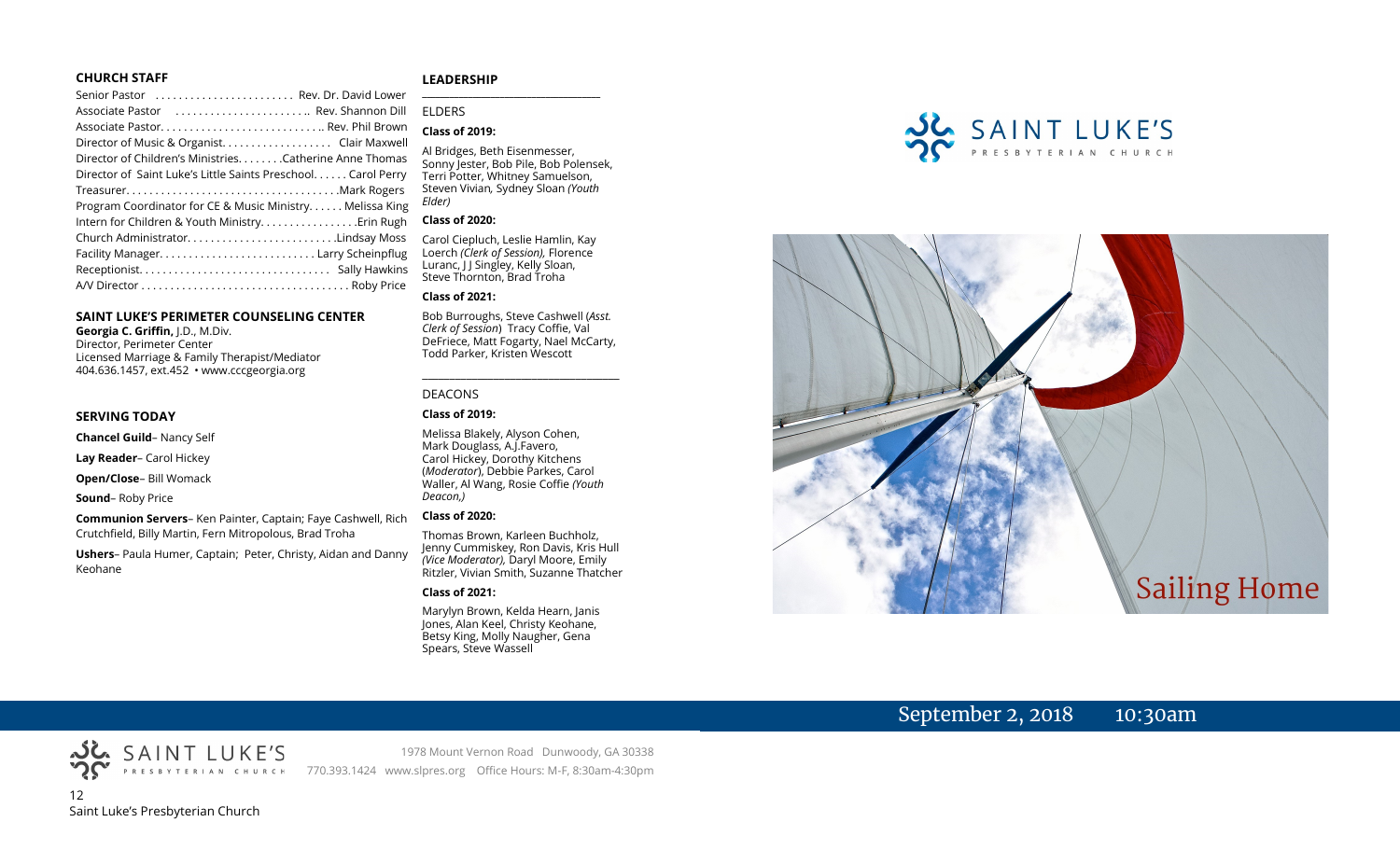

1978 Mount Vernon Road • Dunwoody, Georgia 30338 770.393.1424 • www.slpres.org

#### **September 2, 2018**

Fifteenth Sunday after Pentecost

#### **Liturgical Color:** White

*Liturgical colors can orient us to the season of the church year and help to engage the sense of sight in worship. White is used for Communion Sunday.*

#### **SUNDAY SCHEDULE**

8:15am Chapel Communion Service 9:15am Sunday School 10:30am Sanctuary Worship Service *Nursery available at all services and Sunday School.* 

## MISSION

Responding to God's call and empowered by the Holy Spirit, we invite all to join us in knowing, serving, and sharing Jesus Christ here and around the world.

## VISION

To be a beacon of faith, hope, and love– every member an active disciple in Christ's ministry.

## **WELCOME, GUESTS!**

We are delighted you are worshipping with us.

**DURING** the Welcome, please print the requested information on the Friendship Pad and pass the Friendship Pad down the pew.

**AFTER** the worship service, please join us outside the Sanctuary where our Pastors or a church officer will be available to answer questions and provide you with a loaf of freshly-baked bread.

**FOR MORE** information about our programs, ministries or membership, please contact one of our Pastors at 770.393.1424, or visit our website: slpres.org.

## **THAT ALL MAY WORSHIP**

**ASSISTIVE** A hearing loop is  $\mathcal{D}_{\mathbf{r}}$ accessible by switching hearing aids to T-coil. Also, large print hymnals and back cushions are available. Please thistex contact an usher for further assistance.

**CHILDREN** are a precious part of our church family, and we welcome them in worship. Worship notebooks and tactile activities are available on the blue Worship Carts in the back of the sanctuary for preschool and elementary ages. Each week, children are invited to walk up for an age-appropriate message during "Tell Us Our Story." After that time, they may remain in worship, go to Faithful Friends (K-2nd) or go to child care (PreK and younger).

#### **PRESBYTERIAN WOMEN (PW)**

**REGISTRATION —** Presbyterian Women (PW) is a group that meets monthly for Bible study and mission-oriented projects. We hope you will plan to join us at one of our monthly circle meetings beginning Sept. 10 or 11.

- 2nd Monday Morning Circle, 9:30am (childcare available)
- 2nd Monday Night Circle at 7:30pm
- 2nd Tuesday Morning Circle, 9:30am

This year the Bible study will be "Cloud of Witnesses-God's Promise: I Am With You" by Amy Poling Sutherlun. Stop by our table in the lobby for more information and to register. There is a cost for the study materials; so bring your checkbook. Contact PW Moderator Sandra DuBois (sandradubois@bellsouth.net) if you have any questions. Don't miss this special opportunity to study and grow spiritually with other women at Saint Luke's!

#### **#BE THE GOOD: LIVING WHAT WE**

**BELIEVE** —Are you yearning to grow deeper in your faith so that your life might better reflect what you believe? Then "Be The Good" might be for you! This small group will:

- Meet monthly , September to May, on the 3rd Thursday of each month at 7:30pm
- Commit to participate in mission and worship, daily personal devotions and readings
- Seek to live your daily life in a way that reflects that there is good in the world and that God is calling us to be the good in whatever way we can.

Contact Shannon Dill to sign up or for more information!

#### **FEAST THIS FALL: ALL TOGETHER NOW!**

FEAST is Saint Luke's dinner and programming on Wednesday evenings for the whole family, and it starts September 19! Sign up for all six weeks or drop in -- we always have room at the table. Our amazing church family already "gets" how we depend upon each other, even across generations, to learn about and live out our calling as followers of Christ - so it seems natural to extend this strength to our Wednesday evening Feast programming for Fall 2018. Each week's program has been carefully selected to help us create stronger connections and dig deeper in our faith. We'll be announcing the complete line-up that includes several special presenters and events soon but rest assured that ALL ages will be truly engaged each week. Of course, child care will be available for little ones…but all are welcome! Chef Quentin will be back in the kitchen, so you can also look forward to delicious dinner and fellowship as usual. Come and see the Holy Spirit at work within ALL of us!

**REALM, TIME TO LOG IN - You can now** access realm here: [https://onrealm.org,](https://onrealm.org) or by going to the member login tab at the top of our website. If you are a previous user of the former system you should be able to log in using the same credentials as before: your primary email account and your password. (Some previous passwords may not have the correct amount of digits and may need to be reset.) If you don't remember your password you can use the password reset function that is present on the login screen. If you have difficulty or if you are a 1<sup>st</sup> time user of our online services then send an email to [realm@slpres.org](mailto:realm@slpres.org) and someone will respond and help you.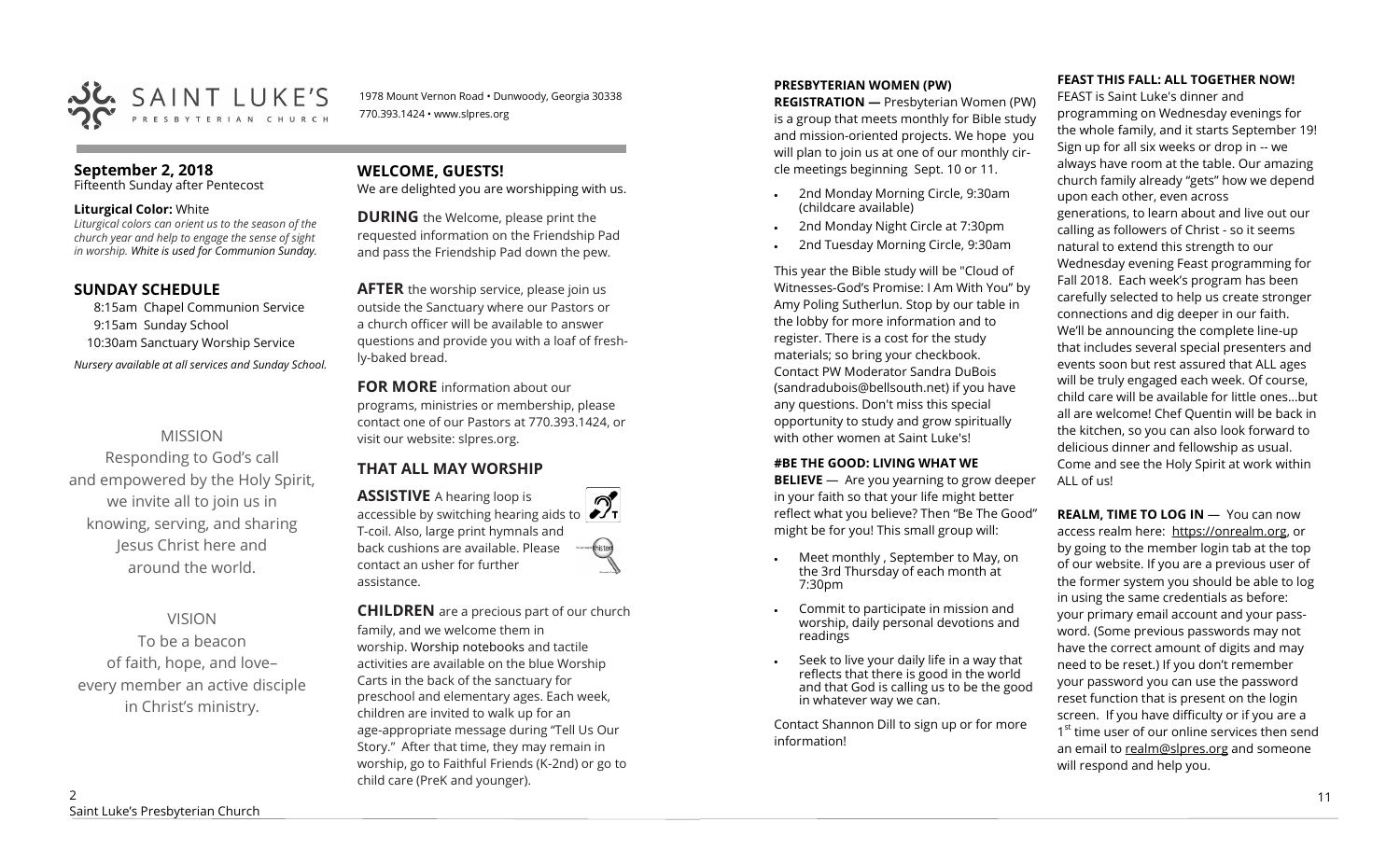# YOUTH MINISTRY

**Phil Brown philbrown@slpres.org / 770.393.1424 ext. 238** 

#### **HERE'S WHAT'S COMING UP IN YOUTH MINISTRY:**

## **SEPTEMBER 2**

Labor Day Weekend: No Sunday School or youth activities

## **SEPTEMBER 9**

- Sunday School: We will meet upstairs in the youth room at **9:15am**
- Summer Recap Sunday: Wear your name tags or t-shirts from summer trips to worship

 $\_$  ,  $\_$  ,  $\_$  ,  $\_$  ,  $\_$  ,  $\_$  ,  $\_$  ,  $\_$  ,  $\_$  ,  $\_$  ,  $\_$  ,  $\_$  ,  $\_$  ,  $\_$  ,  $\_$  ,  $\_$  ,  $\_$  ,  $\_$  ,  $\_$  ,  $\_$  ,  $\_$  ,  $\_$  ,  $\_$  ,  $\_$  ,  $\_$  ,  $\_$  ,  $\_$  ,  $\_$  ,  $\_$  ,  $\_$  ,  $\_$  ,  $\_$  ,  $\_$  ,  $\_$  ,  $\_$  ,  $\_$  ,  $\_$  ,

• Middle and High School Potluck 5:30-7:30pm: Middle School and High School youth group will be combined and families are invited to share a meal, play some games, and get information on the year ahead. Last names A-F please bring dessert to share, G-Z please bring an entree to share.

## **High School Retreat:**

We will head up to Mountain T.O.P. **September 28th- 30th** for a fun and refreshing weekend! Parents: we need drivers and would love to have you! If you'd like to come, register as an adult. Register online by **September 3rd** at <http://tiny.cc/c8ykxy>

# MUSIC MINISTRY

**Clair Maxwell clairmaxwell@slpres.org / 770.393.1424 ext. 227**   $\_$  , and the set of the set of the set of the set of the set of the set of the set of the set of the set of the set of the set of the set of the set of the set of the set of the set of the set of the set of the set of th

#### **WEDNESDAY, SEPTEMBER 19**

Cherub and Westminster choirs resume, both at 5pm. Cherub Choir meets in Room 203 and Westminster Choir meets in the Choir Room.

## **THE CHOIR NEEDS YOU**

YOU should be in a choir this fall! Choirs are fun opportunities for: getting to know other church members, growing in your personal knowledge and faith, and enhancing your worship experience. Contact Clair about more information on one of our choirs.

## **In Preparation for Worship**

"With a sailboat, the wind does the Big Work; the sailor's work is all about harnessing and riding on the power of the wind. "

 *- Joan Gray, Sailboat Church*

## **Gathering Prayer**

**Prelude** This Is the Spirit's Entry Now *arr. Barbara Harbach* 

**Chiming of the Hour**

## **Welcome and Announcements**

*If you are new to Saint Luke's today, welcome, we are so glad you are here! We have a gift of fresh bread we would love to give to you as a token of our gratitude. Please introduce yourself after worship to receive your welcome gift.*

*Please take the time now to fill out the Friendship Pads situated at the end of each pew. Write down your names and pass the pad down the pew, so that you may greet your pew neighbors by name and that we may know you are here.*

## **Call to Worship\***

- Leader: When the waves of doubt threaten us,
- **People: God is with us.**
- Leader: When fears seem to swamp our lives,
- **People: God is with us.**
- Leader: When the wind is still and all is calm,
- **People: God is with us.**

**Opening Hymn 463\*** How Firm a Foundation

## **Call to Confession\***

Leader: The Lord be with you. **People: And also with you.** Leader: Let us pray.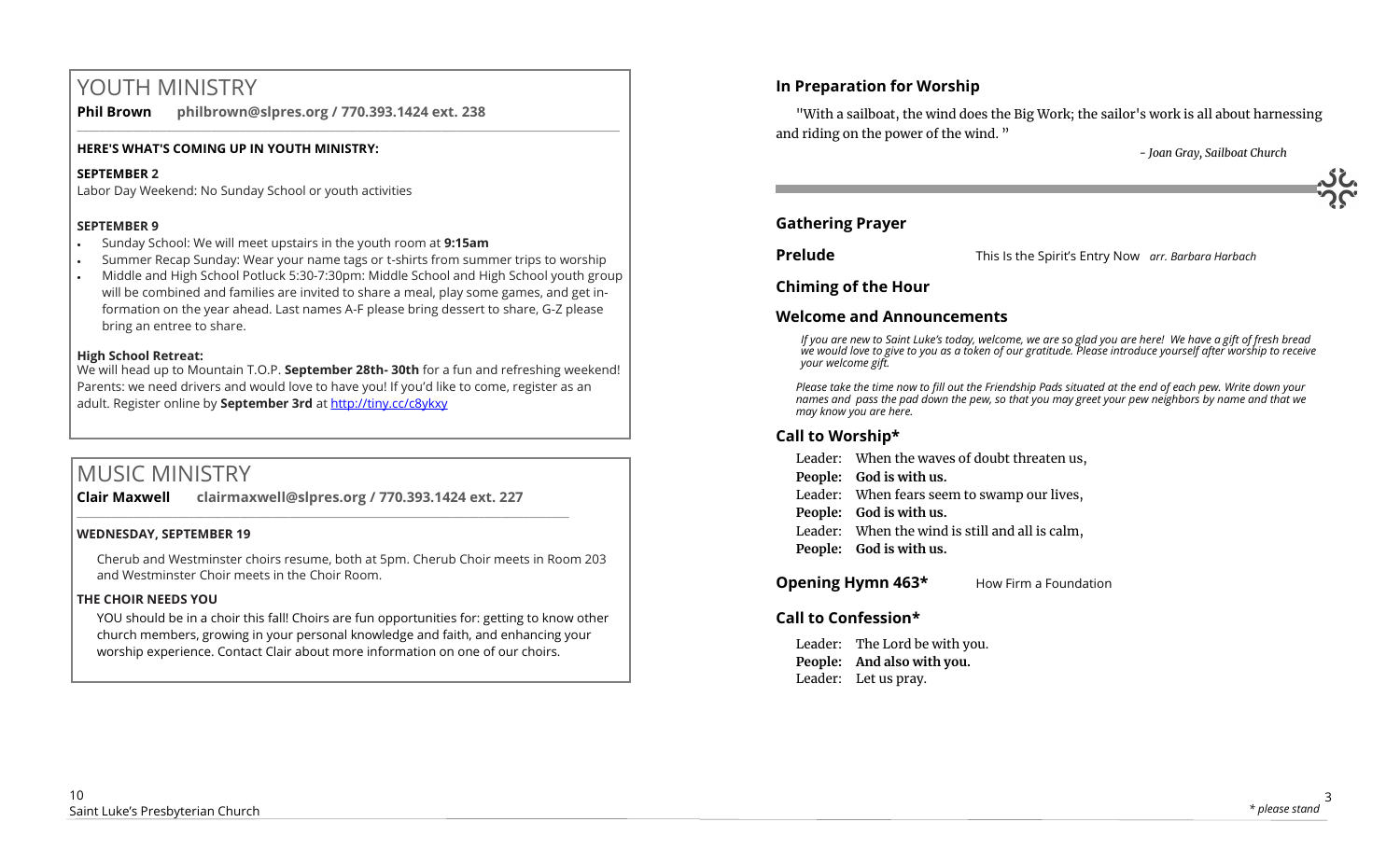## **Prayer of Confession\***

**Lord of wind and water, of calmness and peace, calm our fears and help us to relinquish control and to place our trust in you. When the waves and torrents threaten us, let us again turn to you, remembering your saving mercies and love. Remind us to continue to faithfully work for good, with gratitude for the many blessings you have poured upon us. Give us courage to become disciples who can calm the seas of doubt and anger, bringing hope and peace. Hear now the silent prayers on our hearts...(***Silence is kept for personal reflection.)*

Leader: Lord, in your mercy. **People: Hear our prayer. Amen.**

#### **Assurance of Forgiveness\***

**Song of Praise #581\*** Glory Be to the Father

**Glory be to the Father, and to the Son, and to the Holy Ghost. As it was in the beginning, is now, and ever shall be. World without end. Amen.**

## **Passing the Peace of Christ\***

Leader: May the peace of Christ be with you. **People: And also with you.** 

#### **Prayer for Illumination Carol Hickey Carol Hickey Carol Hickey**

## **Scripture Reading** Mark 4:35-41, *pages 36-37 of the New Testament*

Leader: The Word of the Lord. **People: Thanks be to God.** 

## **Tell Us Our Story** Phil Brown

*After Tell Us Our Story, parents may walk children 3 and younger to their classrooms in Sheppard Hall. Pre-K, K and 1st graders may gather in the narthex, make a nametag, and follow your teacher up to The Harbor for a series of "Whirl" videos.*

# S P L A S H ! CHILDREN'S MINISTRIES

**Catherine Anne Thomas cathomas@slpres.org / 770.393.1424 ext. 228** 

**\_\_\_\_\_\_\_\_\_\_\_\_\_\_\_\_\_\_\_\_\_\_\_\_\_\_\_\_\_\_\_\_\_\_\_\_\_\_\_\_\_\_\_\_\_\_\_\_\_\_\_\_\_\_\_\_\_\_\_\_\_\_\_\_\_\_\_\_\_\_\_\_\_\_\_\_\_\_\_\_\_\_\_\_\_\_\_\_\_\_\_\_\_\_\_\_\_\_\_\_\_\_\_\_\_\_** 

#### **"WE NEED YOU!**

Leading children is a fun way to share faith with the younger members of our church family. We know you're busy. That's why we get enough adults in each class to "job share", which allows you to coordinate your own schedule with your class teaching partners. And if you're scheduled and something comes up, we can still make it work. You get all the appreciation with none of the guilt! You don't have to be an expert on Bible stories, either. We have the lessons planned and prepared.

*Needs vary by class; for more information – or to reserve your spot – please reach out to [cathomas@slpres.org.](mailto:cathomas@slpres.org)*

#### **NEW WAYS TO WORSHIP!**

Worship activities aren't just for kids...many of us are more engaged in listening when our hands are busy. That's why we have brand-new worship carts parked outside the sanctuary (and supplies outside the chapel) filled to the brim with all kinds of ways to make our SLPC family feel closer to God. Special thanks to the worship committee for funding this important project!

#### **SAVE THE DATE: TRUNK–N-TREAT IS SUNDAY, OCTOBER 28!**

Trunk-n-Treat is Sunday, October 28! Here is the schedule of events: 4:30pm Carnival 5:30pm Candy Collecting 6pm Dinner in the Great Hall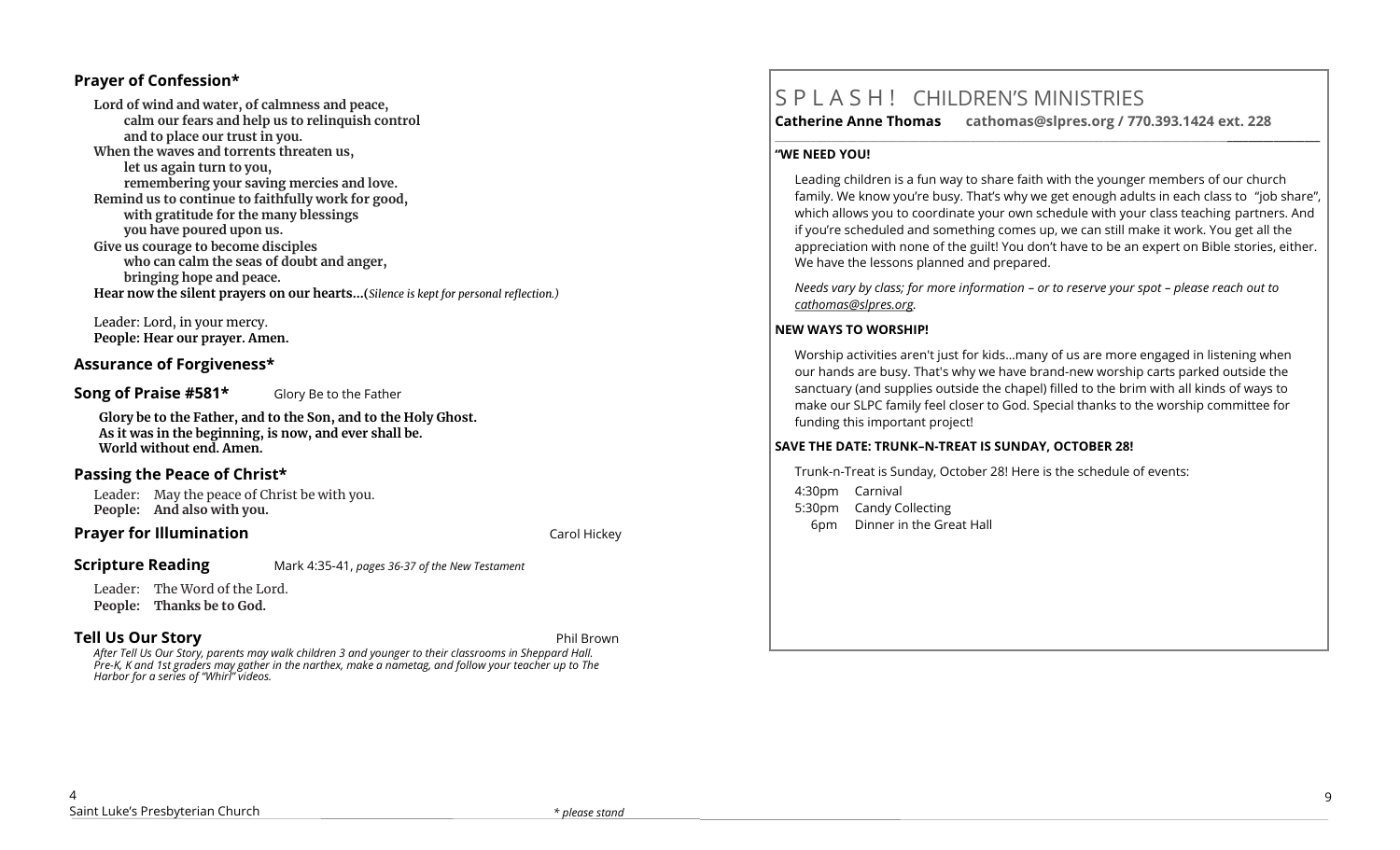# SUNDAY SPOTLIGHT:

**NEW CHAPEL AND SUNDAY SCHOOL TIMES** — We have a new worship schedule: chapel worship at 8:15am, Sunday School at 9:15am, with sanctuary worship remaining at 10:30am.

نماکہ **MEN'S BREAKFAST, SATURDAY, SEPTEMBER 8** —Do you find yourself timing your trips to the store or leaving extra early for work to avoid traffic that seems to have become part of daily life? Well, come and join us for a hardy breakfast at 8am and hear from Ann Hanlon, Executive Director of The Perimeter Center Community Improvement District. The Perimeter Center CID has many projects under development but for most of us it's the 400/285 interchange currently under development. This will be a very informative presentation for all of us and as in the past, all are welcome to attend.

In order to prepare for this event, it helps to know how many will attend so please respond to Lindsay Moss at the church office by emailing her at: lindsaymoss[@slpres.org.](mailto:pammelton@slpres.org) Deadline is September 5. If you have any questions, please contact either Tom Loftis at 770.605.2067 or email [tomloftis01@gmail.com](mailto:tomloftis01@gmail.com) or Bob Schultz, 404.771.6910 or email [bobschultz1@gmail.com.](mailto:bobschultz1@gmail.com)

# ADULT MINISTRY

**Shannon Dill shannondill@slpres.org / 770.393.1424 ext. 229** 

#### **ADULT SUNDAY SCHOOL**

Individual classes have begun. Please see the website for a full description of each class. (http://slpres.org/program-ministries/adult-ministry/sunday-school)

 $\_$  ,  $\_$  ,  $\_$  ,  $\_$  ,  $\_$  ,  $\_$  ,  $\_$  ,  $\_$  ,  $\_$  ,  $\_$  ,  $\_$  ,  $\_$  ,  $\_$  ,  $\_$  ,  $\_$  ,  $\_$  ,  $\_$  ,  $\_$  ,  $\_$ 

Faith Foundations: Room 232 House to House: Room 203 Seasons of the Spirit: Room 231/233 Soul Food: Room 234/236

#### **FRIDAY MORNING MEN'S BIBLE STUDY**

Fellowship and Bible study every Friday from 6:40-8am in the Parlor with Dan Joyce.

#### **BIBLE STUDY: "WAYFARERS"**

Come join David, Shannon or Phil as this week's preacher leads a study of the scripture for the upcoming Sunday's worship. Meet on Wednesdays at 10am in the church library.

#### **#BETHEGOOD**

See the announcement on page 11 for information on this new small group.

| <b>Anthem</b>                                                                                                                                                                                                                                                                                                                                                                                                                                                                                                                                                                                                                     |                          | Be Thou My Vision arr. Richard Shephard | Chancel Choir |
|-----------------------------------------------------------------------------------------------------------------------------------------------------------------------------------------------------------------------------------------------------------------------------------------------------------------------------------------------------------------------------------------------------------------------------------------------------------------------------------------------------------------------------------------------------------------------------------------------------------------------------------|--------------------------|-----------------------------------------|---------------|
| Be thou my vision, O Lord of my heart<br>Naught be all else to me, save that thou art<br>Thou my best thought, by day or by night<br>Waking or sleeping, thy presence my light.<br>Be thou my wisdom, and thou my true word<br>I ever with thee and thou with me, Lord<br>Thou and thou only, first in my heart<br>High King of heaven, my victory won<br>May I reach heaven's joys, O bright heaven's sun<br>Heart of my own heart, whatever befall<br>Still be my vision, O Ruler of all.<br>(Eleanor Hull)                                                                                                                     |                          |                                         |               |
| Sermon                                                                                                                                                                                                                                                                                                                                                                                                                                                                                                                                                                                                                            | "When the Wind Is Still" |                                         | Shannon Dill  |
| Affirmation of Faith*                                                                                                                                                                                                                                                                                                                                                                                                                                                                                                                                                                                                             | Nicene Creed             |                                         |               |
| We believe in one God,<br>the Father, the Almighty,<br>maker of heaven and earth<br>of all that is, seen and unseen.<br>We believe in one Lord, Jesus Christ,<br>the only Son of God,<br>eternally begotten of the Father,<br>God from God, Light from Light,<br>true God from true God,<br>begotten, not made,<br>of one Being with the Father;<br>through him all things were made.<br>For us and for our salvation<br>he came down from heaven,<br>was incarnate of the Holy Spirit and the Virgin Mary<br>and became truly human.<br>For our sake he was crucified under Pontius Pilate;<br>he suffered death and was buried. | (continued on next page) |                                         |               |